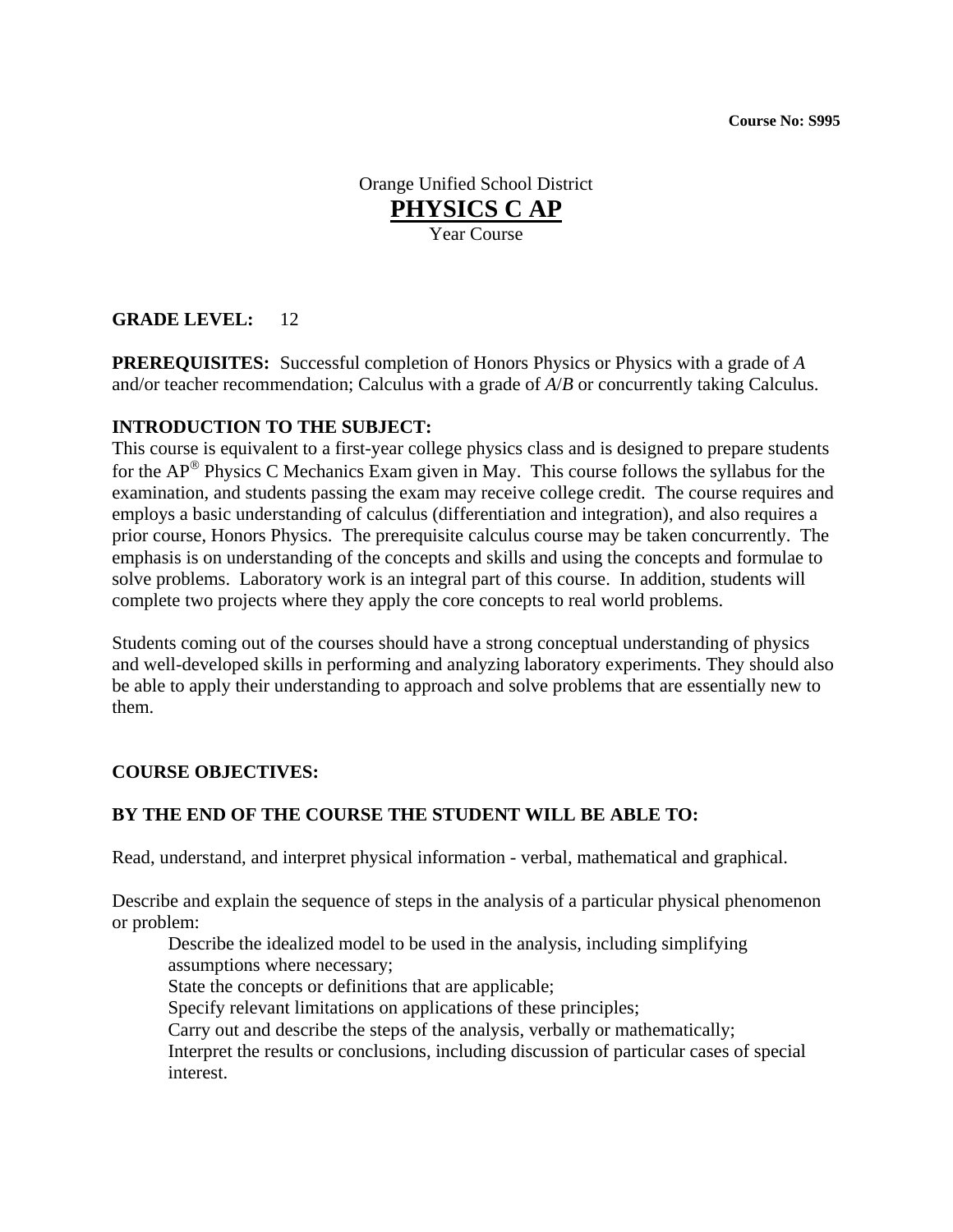AP Physics 'C' Page 2

Use basic mathematical reasoning - arithmetic, algebra, geometric, trigonometric, or calculus, where appropriate, in a physical situation or problem.

Perform experiments and interpret the results of observations, including making an assessment of experimental uncertainties.

# **COURSE OVERVIEW AND APPROXIMATE UNIT TIME ALLOTMENTS:**

|      | <b>FIRST SEMESTER</b>                                                                                                                                                                                                          | <b>WEEKS</b>   |
|------|--------------------------------------------------------------------------------------------------------------------------------------------------------------------------------------------------------------------------------|----------------|
| I.   | SI Units, Dimensional Analysis, Data and Measurement                                                                                                                                                                           | 1.5            |
|      | A. Percent error and standard deviation                                                                                                                                                                                        |                |
|      | Lab: Introduction to modeling                                                                                                                                                                                                  |                |
|      | Students will use track and ball bearing to determine the average<br>velocity of the ball bearing over a given distance and then create<br>a model that can be used to predict data for future trials with the<br>same set up. |                |
| II.  | Kinematics in 1D, Velocity, Acceleration                                                                                                                                                                                       | $\overline{2}$ |
|      | A. Kinematics of constant acceleration                                                                                                                                                                                         |                |
|      | B. Kinematics of time varying acceleration                                                                                                                                                                                     |                |
|      | Lab: Average velocity and linear kinematics                                                                                                                                                                                    |                |
|      | Students will use track and ball bearing to examine the relationship<br>between distance and time for objects experiencing constant velocity<br>and uniform acceleration.                                                      |                |
| III. | Graphical Analysis of Motion, Freefall                                                                                                                                                                                         | 1.5            |
|      | Lab: Freefall                                                                                                                                                                                                                  |                |
|      | Students will use PASCO free fall timers and ticker tape timers to<br>determine the acceleration due to gravity.                                                                                                               |                |
| IV.  | Vectors, Kinematics in 2D                                                                                                                                                                                                      | $\overline{2}$ |
|      | A. Projectile motion                                                                                                                                                                                                           |                |
|      | Lab: Projectile motion                                                                                                                                                                                                         |                |
|      | Students will use a ramp and ball bearing to examine the<br>$\bullet$                                                                                                                                                          |                |
|      | characteristics of projectile motion.                                                                                                                                                                                          |                |
| V.   | Newton's Laws of Motion (Dynamics)                                                                                                                                                                                             | 3              |
|      | A. Newton's three laws                                                                                                                                                                                                         |                |
|      | B. Free body diagrams                                                                                                                                                                                                          |                |
|      | C. Tension                                                                                                                                                                                                                     |                |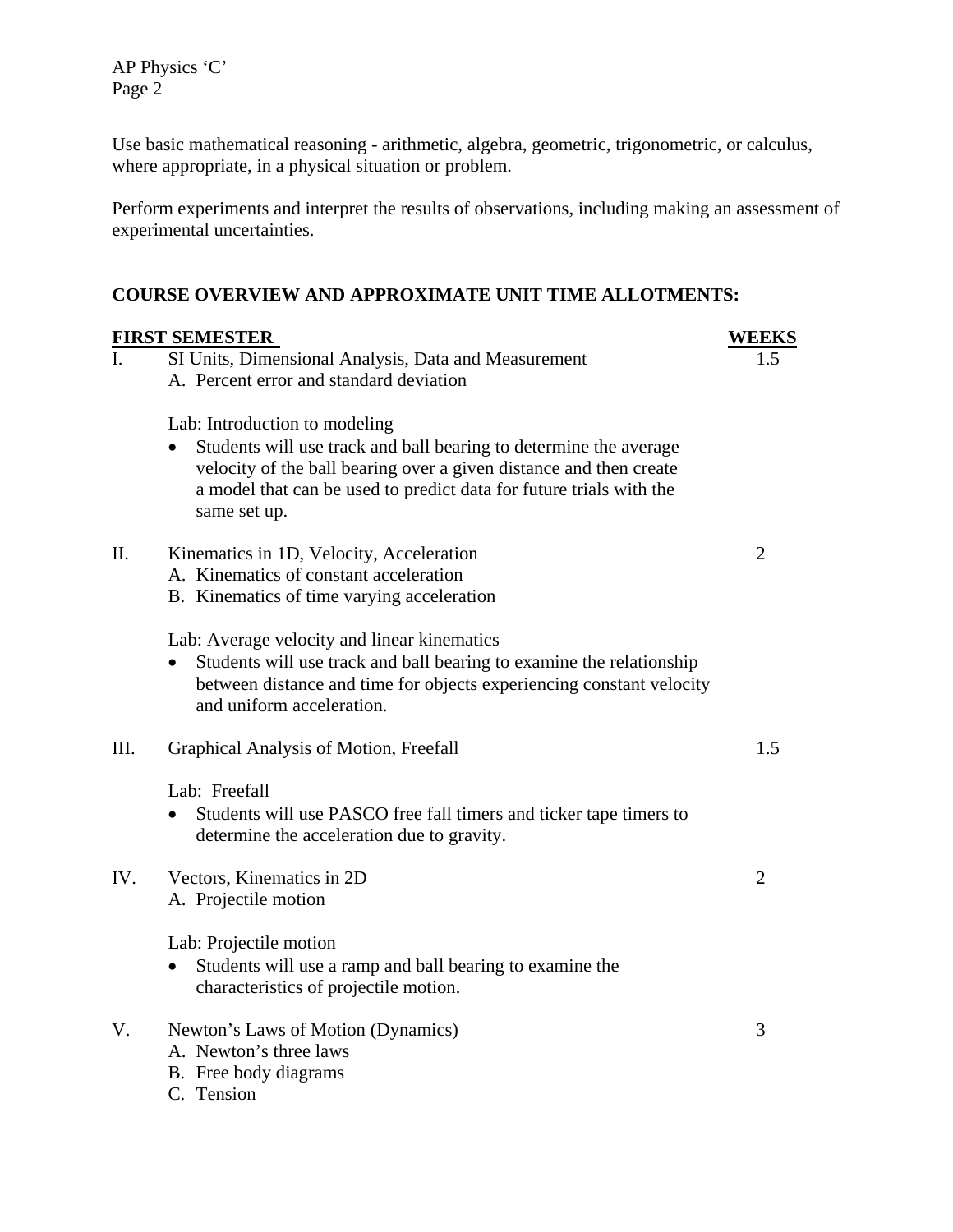- D. Weight and normal force
- E. Friction

Lab: Newton's laws of motion, friction, force vector resolution

- Students will use air track to examine the proportionality between force and acceleration and to investigate friction
- Students will use force table to extract component vectors from three given force vectors, sum those components and determine the resultant vector magnitude and direction

Project: Elevator project

• Students use kinematics and dynamic equations to investigate the forces and motions experienced by an elevator rider Midterm: Mechanics

# VI. Uniform Circular Motion 2

A. Kinematics and dynamics

Lab: Centripetal force

• Students will examine the relationship between centripetal force acting on an object experiencing uniform circular motion and determine centripetal velocity, centripetal acceleration and forces acting on the object Quiz: Uniform Circular Motion

### VII. Work and Energy 2.5

- A. Work for constant force
- B. Work for distance-varying force
- C. Kinetic and potential energy
- D. Conservation of energy
- E. Work-Energy theorem
- F. Power

Lab: Hooke's Law, personal power

- Students investigate the energy transformations with springs
- Students will investigate how much power they can generate running up a flight of stairs

Project: Roller coaster project

- Students use the principles of conservation of energy in designing a scale model of a roller coaster
- VIII. Center of Mass, Momentum and Collisions 2.5
	- A. Impulse for constant force
	- B. Impulse for time-varying force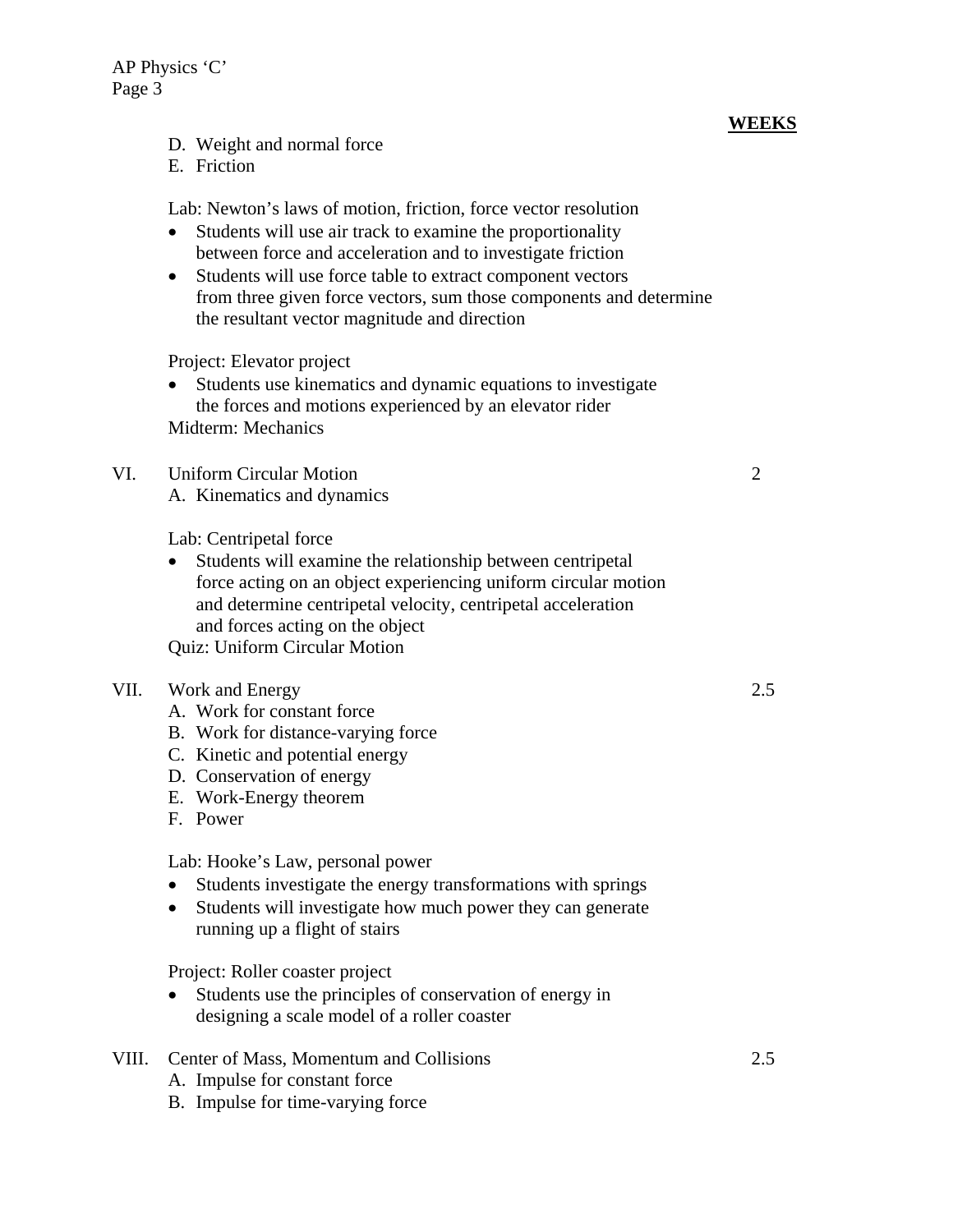C. Law of conservation of momentum D. Elastic and inelastic collisions

# **WEEKS**

|      | Lab: Conservation of momentum<br>Students use air track to investigate the conservation of linear momentum for<br>elastic and inelastic collisions                                                                            |                      |  |
|------|-------------------------------------------------------------------------------------------------------------------------------------------------------------------------------------------------------------------------------|----------------------|--|
| IX.  | <b>Assemblies and Testing</b><br>Total Weeks 1 <sup>st</sup> Semester:                                                                                                                                                        | $\overline{1}$<br>18 |  |
|      | <b>SECOND SEMESTER</b>                                                                                                                                                                                                        |                      |  |
| I.   | <b>Rotational Motion</b><br>A. Rotational variables<br>B. Moment of inertia and torque<br>C. Angular momentum<br>D. Conservation of angular momentum<br>E. Equilibrium<br>F. Rolling motion                                   | 2.5                  |  |
|      | Lab: Torque, moment of inertia<br>Students investigate torque by finding the resultant of a number of forces<br>Students investigate the effect of shape and mass on the moment of inertia<br>$\bullet$<br>of rolling objects |                      |  |
| Π.   | <b>Simple Harmonic Motion</b><br>A. Kinematics and dynamics<br>B. Simple pendulum<br>C. Simple harmonic oscillators                                                                                                           | 2.5                  |  |
|      | Lab: Pendulum, oscillating spring<br>Students investigate simple harmonic motion of a small angle pendulum<br>Students investigate simple harmonic motion of an oscillating spring                                            |                      |  |
| III. | Gravitation<br>A. Newton's law of gravitation<br>B. Gravitational potential energy<br>C. Motion of planets and satellites<br>D. Kepler's laws                                                                                 | 1.5                  |  |
| IV.  | Review for AP Exam                                                                                                                                                                                                            | 6                    |  |
| V.   | Post Exam Projects                                                                                                                                                                                                            | 3.5                  |  |
| VI.  | Assemblies and Testing<br>Total Weeks 2 <sup>nd</sup> Semester:                                                                                                                                                               | $\overline{2}$<br>18 |  |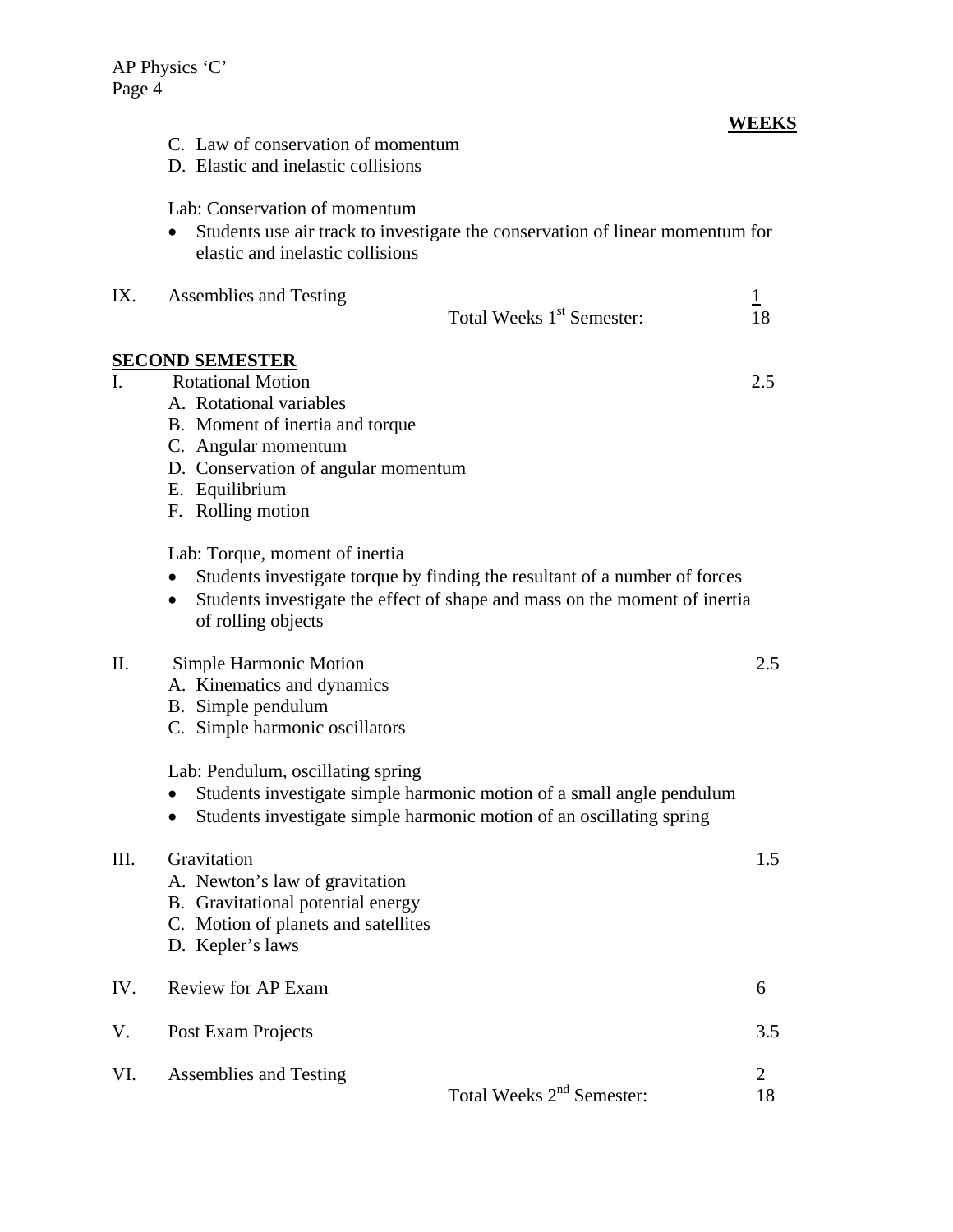AP Physics 'C' Page 5

| <b>DATE OF LAST CONTENT REVISION:</b> | <b>May 2001</b> |
|---------------------------------------|-----------------|
| DATE OF BOARD APPROVAL:               | June 14, 2001   |
| <b>DATE OF CURRENT REVIEW:</b>        | June 2007       |

## **Addendum THE CALIFORNIA CONTENT STANDARDS PHYSICS**

#### **Motion and Forces**

- 1. Newton's laws predict the motion of most objects. As a basis for understanding this concept:
	- a. *Students know* how to solve problems that involve constant speed and average speed.
	- b. *Students know* that when forces are balanced, no acceleration occurs; thus an object continues to move at a constant speed or stays at rest (Newton's first law).
	- c. *Students know* how to apply the law  $F = ma$  to solve one-dimensional motion problems that involve constant forces (Newton's second law).
	- d. *Students know* that when one object exerts a force on a second object, the second object always exerts a force of equal magnitude and in the opposite direction (Newton's third law).
	- e. *Students know* the relationship between the universal law of gravitation and the effect of gravity on an object at the surface of Earth.
	- f. *Students know* applying a force to an object perpendicular to the direction of its motion causes the object to change direction but not speed (e.g., Earth's gravitational force causes a satellite in a circular orbit to change direction but not speed).
	- g. *Students know* circular motion requires the application of a constant force directed toward the center of the circle.
	- h. *Students know* Newton's laws are not exact but provide very good approximations unless an object is moving close to the speed of light or is small enough that quantum effects are important.
	- i. *Students know* how to solve two-dimensional trajectory problems.
	- j. *Students know* how to resolve two-dimensional vectors into their components and calculate the magnitude and direction of a vector from its components.
	- k. *Students know* how to solve two-dimensional problems involving balanced forces (statics).
	- l. *Students know* how to solve problems in circular motion by using the formula for centripetal acceleration in the following form:  $a = v \frac{2}{r}$ .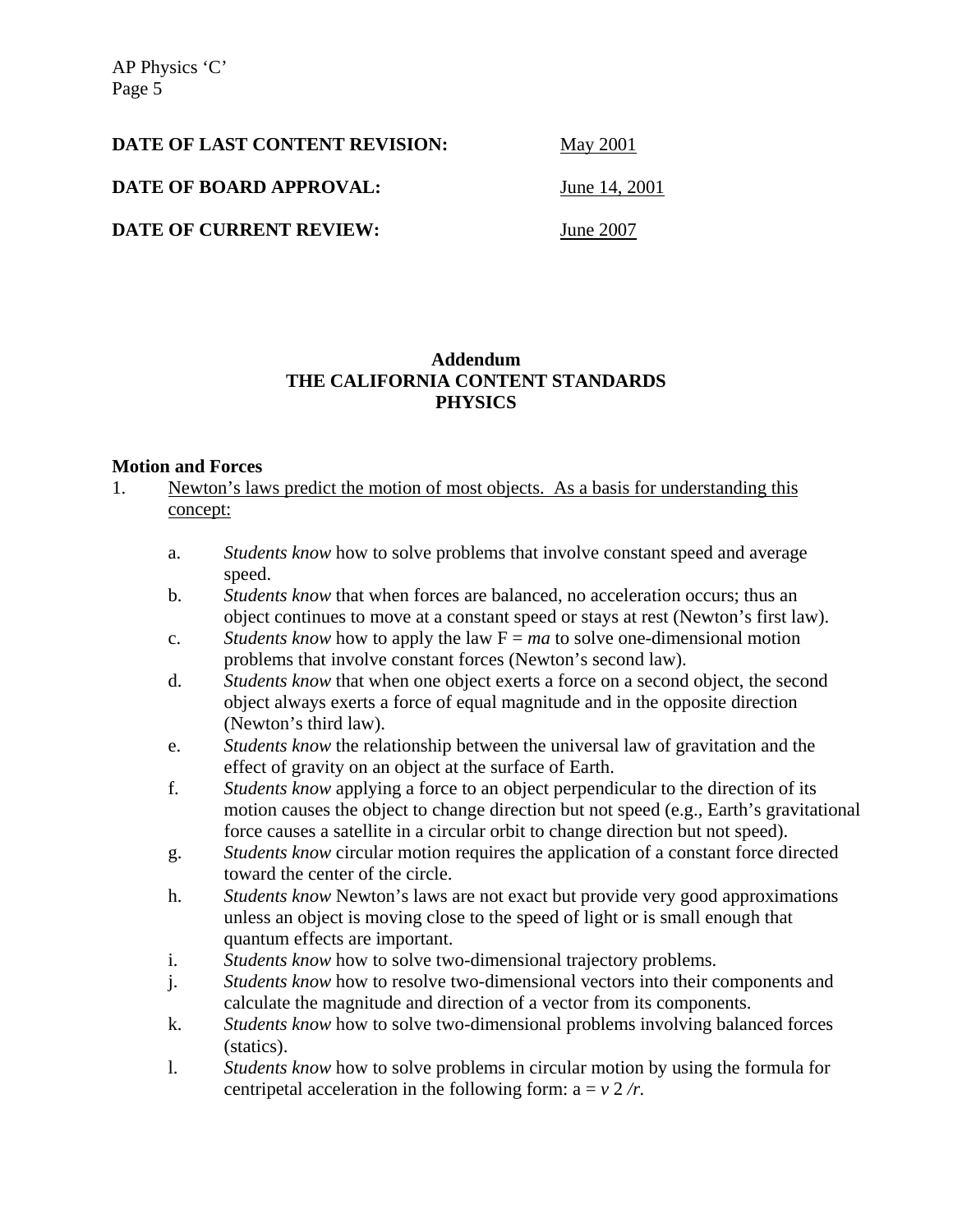m. *Students know* how to solve problems involving the forces between two electric charges at a distance (Coulomb's law) or the forces between two masses at a distance (universal gravitation).

## **Conservation of Energy and Momentum**

- 2. The laws of conservation of energy and momentum provide a way to predict and describe the movement of objects. As a basis for understanding this concept:
	- a. *Students know* how to calculate kinetic energy by using the formula  $E = (1/2)mv^2$ .
	- b. *Students know* how to calculate changes in gravitational potential energy near Earth by using the formula (change in potential energy) = *mgh (h* is the change in the elevation).
	- c. *Students know* how to solve problems involving conservation of energy in simple systems, such as falling objects.
	- d. *Students know* how to calculate momentum as the product *mv.*
	- e. *Students know* momentum is a separately conserved quantity different from energy.
	- f. *Students know* an unbalanced force on an object produces a change in its momentum.
	- g. *Students know* how to solve problems involving elastic and inelastic collisions in one dimension by using the principles of conservation of momentum and energy.
	- h. *Students know* how to solve problems involving conservation of energy in simple systems with various sources of potential energy, such as capacitors and springs.

## **Heat and Thermodynamics**

- 3. Energy cannot be created or destroyed, although in many processes energy is transferred to the environment as heat. As a basis for understanding this concept:
	- a. *Students know* heat flow and work are two forms of energy transfer between systems.
	- b. *Students know* that the work done by a heat engine that is working in a cycle is the difference between the heat flow into the engine at high temperature and the heat flow out at a lower temperature (first law of thermodynamics) and that this is an example of the law of conservation of energy.
	- c. *Students know* the internal energy of an object includes the energy of random motion of the object's atoms and molecules, often referred to as *thermal energy.*  The greater the temperature of the object, the greater the energy of motion of the atoms and molecules that make up the object.
	- d. *Students know* that most processes tend to decrease the order of a system over time and that energy levels are eventually distributed uniformly.
	- e. *Students know* that entropy is a quantity that measures the order or disorder of a system and that this quantity is larger for a more disordered system.
	- f. *Students know* the statement "Entropy tends to increase" is a law of statistical probability that governs all closed systems (second law of thermodynamics).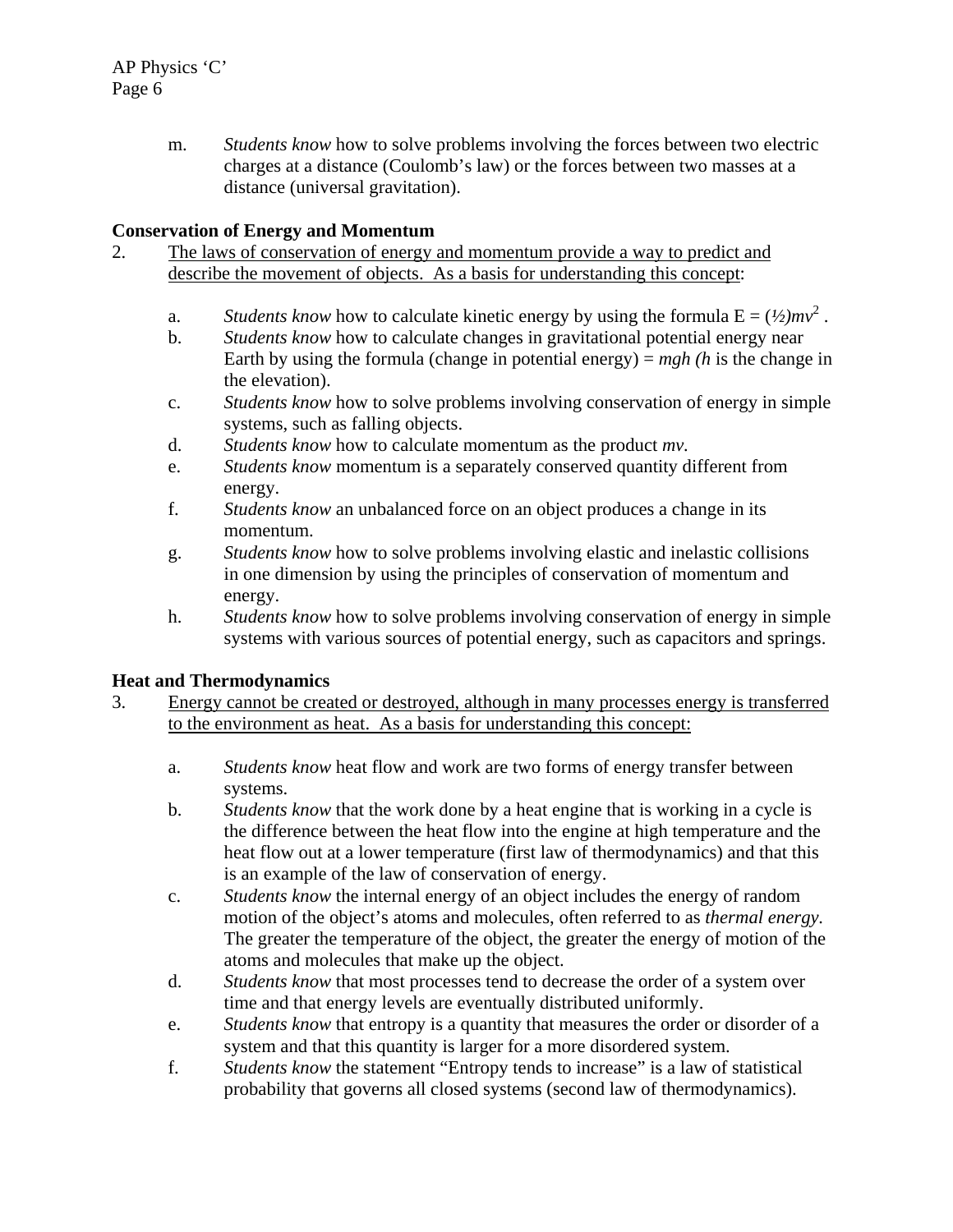g. *Students know* how to solve problems involving heat flow, work, and efficiency in a heat engine and know that all real engines lose some heat to their surroundings.

### **Waves**

- 4. Waves have characteristic properties that do not depend on the type of wave. As a basis for understanding this concept:
	- a. *Students know* waves carry energy from one place to another.
	- b. *Students know* how to identify transverse and longitudinal waves in mechanical media, such as springs and ropes, and on the earth (seismic waves).
	- c. *Students know* how to solve problems involving wavelength, frequency, and wave speed.
	- d. *Students know* sound is a longitudinal wave whose speed depends on the properties of the medium in which it propagates.
	- e. *Students know* radio waves, light, and X-rays are different wavelength bands in the spectrum of electromagnetic waves whose speed in a vacuum is approximately  $3 \times 10^8$  m/s (186,000 miles/second).
	- f. *Students know* how to identify the characteristic properties of waves: interference (beats), diffraction, refraction, Doppler effect, and polarization.

### **Electric and Magnetic Phenomena**

- 5. Electric and magnetic phenomena are related and have many practical applications. As a basis for understanding this concept:
	- a. *Students know* how to predict the voltage or current in simple direct current (DC) electric circuits constructed from batteries, wires, resistors, and capacitors.
	- b. *Students know* how to solve problems involving Ohm's law.
	- c. *Students know* any resistive element in a DC circuit dissipates energy, which heats the resistor. Students can calculate the power (rate of energy dissipation) in any resistive circuit element by using the formula Power =  $IR$  (potential difference)  $xI$  $(\text{current}) = I^2 R$ .
	- d. *Students know* the properties of transistors and the role of transistors in electric circuits.
	- e. *Students know* charged particles are sources of electric fields and are subject to the forces of the electric fields from other charges.
	- f. *Students know* magnetic materials and electric currents (moving electric charges) are sources of magnetic fields and are subject to forces arising from the magnetic fields of other sources.
	- g. *Students know* how to determine the direction of a magnetic field produced by a current flowing in a straight wire or in a coil.
	- h. *Students know* changing magnetic fields produce electric fields, thereby inducing currents in nearby conductors.
	- i. *Students know* plasmas, the fourth state of matter, contain ions or free electrons or both and conduct electricity.